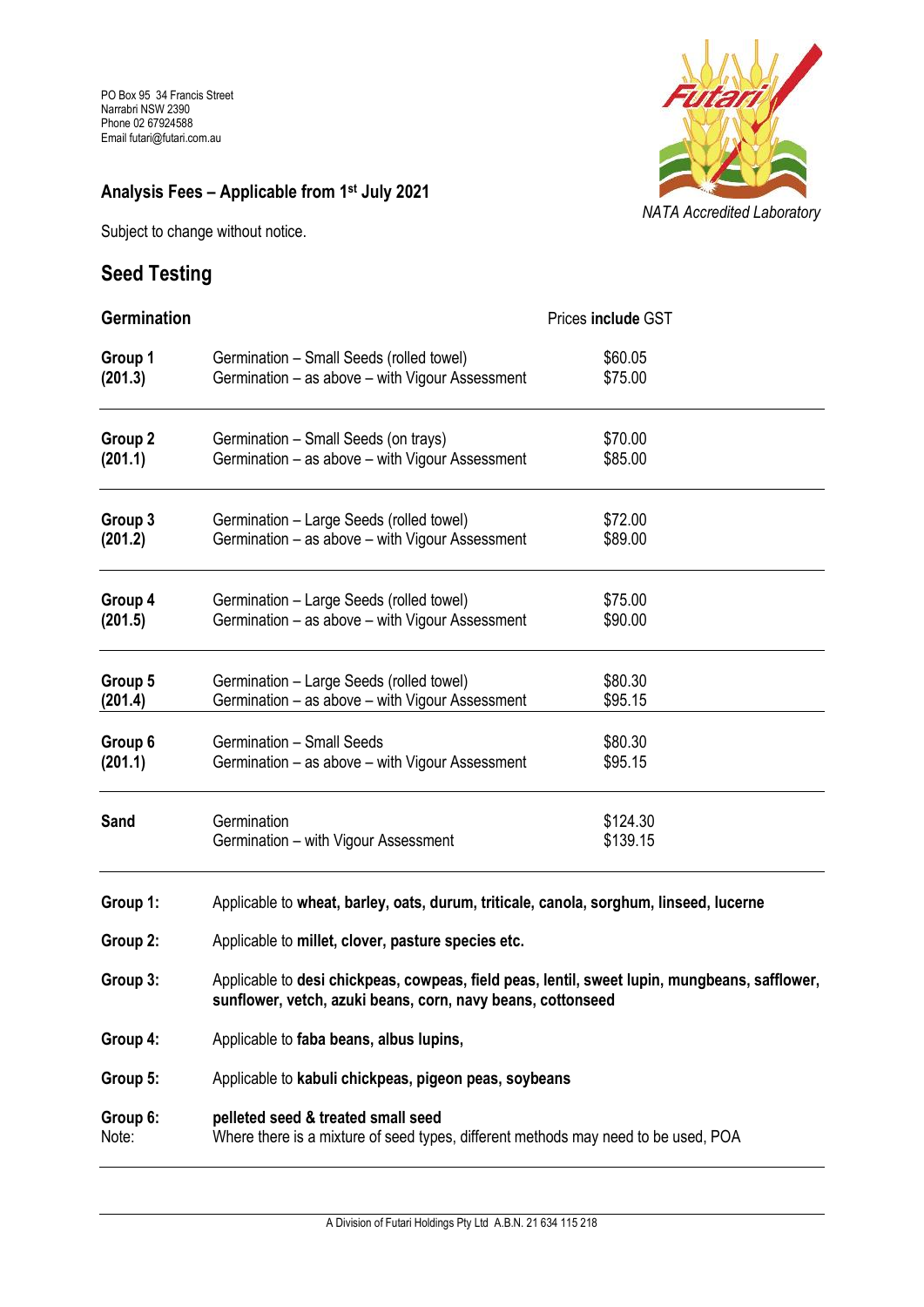| Purity (including identification of other seeds)   |                    |                                        |                    |  |  |
|----------------------------------------------------|--------------------|----------------------------------------|--------------------|--|--|
| Seeds & Grain - Graded<br>Seeds & Grain - Ungraded | \$67.00<br>\$73.00 | Grasses - Graded<br>Grasses - Ungraded | \$80.00<br>\$88.00 |  |  |
| <b>Purity on Receipt (Surcharge)</b>               |                    | 50% of above charges                   |                    |  |  |
| <b>WA &amp; TAS Certification</b>                  | \$71.90            |                                        |                    |  |  |
| Recoverable / Usable (Linseed)                     | \$48.40            |                                        |                    |  |  |
| 1000 Kernel Weight / Seeds per Kg                  |                    | \$25.00                                |                    |  |  |
| Variety ID (Wheat, Barley, Oat)                    |                    | \$220.00                               |                    |  |  |
| Germ Energy (Barley)                               |                    | \$56.20                                |                    |  |  |

#### **Seed Quality Suite of Testing**

| Group 1 Germination, Vigour Assessment, Purity, Seed Count- Graded   | \$151.80 |
|----------------------------------------------------------------------|----------|
| Group 2 Germination, Vigour Assessment, Purity, Seed Count- Graded   | \$172.70 |
| Group 3 Germination, Vigour Assessment, Purity, Seed Count- Graded   | \$164.55 |
| Group 4 Germination, Vigour Assessment, Purity, Seed Count- Graded   | \$165.45 |
| Group 5 Germination, Vigour Assessment, Purity, Seed Count- Graded   | \$170.15 |
| Group 1 Germination, Vigour Assessment, Purity, Seed Count- Ungraded | \$157.30 |
| Group 2 Germination, Vigour Assessment, Purity, Seed Count- Ungraded | \$180.00 |
| Group 3 Germination, Vigour Assessment, Purity, Seed Count- Ungraded | \$170.00 |
| Group 4 Germination, Vigour Assessment, Purity, Seed Count- Ungraded | \$170.90 |
| Group 5 Germination, Vigour Assessment, Purity, Seed Count- Ungraded | \$175.60 |

#### **Mungbeans**

| <b>Full AMA Classification</b>                                       | \$285.00 |  |
|----------------------------------------------------------------------|----------|--|
| Basic Classification- Machine dressed (Purity, Moisture, Appearance) | \$100.00 |  |
| Basic Testing-Farmer dressed (Purity, Moisture, Appearance)          | \$125.00 |  |
| Oversoaks                                                            | \$40.00  |  |
| <b>Charcoal Rot</b>                                                  | \$50.00  |  |
| Appearance                                                           | \$62.00  |  |
| Size Range                                                           | \$65.00  |  |
|                                                                      |          |  |